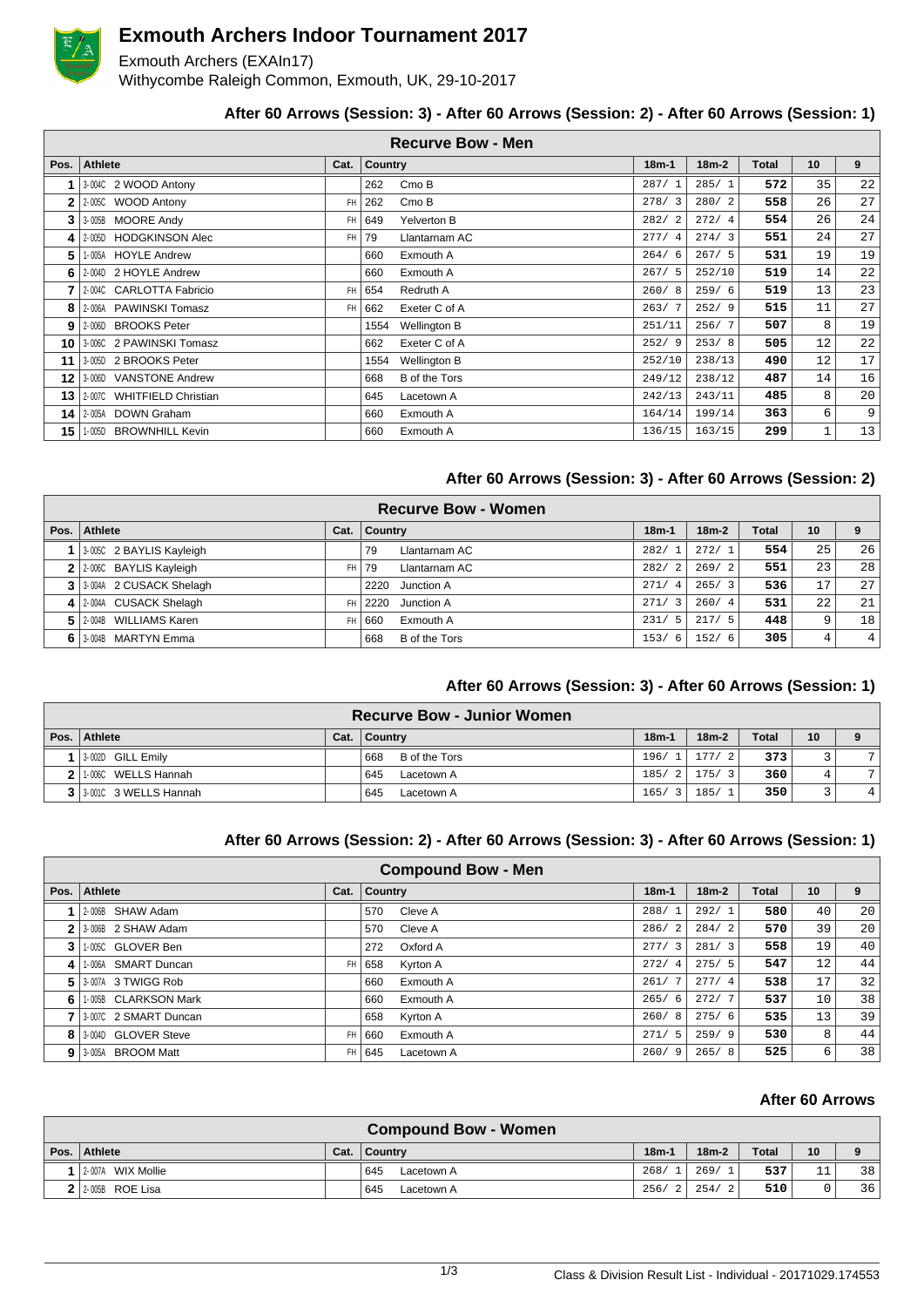

# **Exmouth Archers Indoor Tournament 2017**

Exmouth Archers (EXAIn17) Withycombe Raleigh Common, Exmouth, UK, 29-10-2017

### **After 60 Arrows**

| <b>Compound Bow - Junior Men</b> |      |                      |         |         |              |              |          |  |  |  |  |
|----------------------------------|------|----------------------|---------|---------|--------------|--------------|----------|--|--|--|--|
| Pos.   Athlete                   | Cat. | <b>Country</b>       | $18m-1$ | $18m-2$ | <b>Total</b> | 10           |          |  |  |  |  |
| 13-006A CARDY Ben                |      | FH 645<br>Lacetown A | 278/    | 283/    | 561          | $\sim$<br>22 | $\Omega$ |  |  |  |  |

#### **After 60 Arrows (Session: 1) - After 60 Arrows (Session: 2) - After 60 Arrows (Session: 3)**

|      | Longbow - Men            |           |         |                |            |         |              |                 |                |  |  |  |  |
|------|--------------------------|-----------|---------|----------------|------------|---------|--------------|-----------------|----------------|--|--|--|--|
| Pos. | <b>Athlete</b>           | Cat.      | Country |                | $18m-1$    | $18m-2$ | <b>Total</b> | 10 <sup>1</sup> | 9              |  |  |  |  |
|      | 1-004C TWIGG Rob         | <b>FH</b> | 660     | Exmouth A      | 232/1      | 234/1   | 466          | 5               | 19             |  |  |  |  |
|      | $2$   2-003B 2 TWIGG Rob |           | 660     | Exmouth A      | 229/2      | 225/2   | 454          | 7 <sub>1</sub>  | 12             |  |  |  |  |
| 3    | 1-003A CHOPPING Chris    |           | 660     | Exmouth A      | 184/3      | 181/3   | 365          | 3               | 7 <sup>1</sup> |  |  |  |  |
|      | 4 2.002C QUINN Chris     | <b>FH</b> | 662     | Exeter C of A  | 170/4      | 160/5   | 330          | 3               | $\overline{3}$ |  |  |  |  |
|      | 5 3-002B CARDY Mark      |           | 645     | Lacetown A     | 156/6      | 169/4   | 325          |                 | $\overline{3}$ |  |  |  |  |
| 6    | 1-002A HINGSTON Keith    |           | 662     | Exeter C of A  | 157/5      | 138/7   | 295          | 1.              | 7 <sup>1</sup> |  |  |  |  |
|      | 2-002B WILLIAMS Scott    | <b>FH</b> | 660     | Exmouth A      | 154/<br>-7 | 139/6   | 293          | $\overline{a}$  | 4 <sup>1</sup> |  |  |  |  |
|      | 8 3-001A 2 QUINN Chris   |           | 662     | Exeter C of A  | 141/<br>-8 | 134/8   | 275          | $\overline{2}$  | $\overline{3}$ |  |  |  |  |
|      | 9 2-002A BANCROFT Neil   |           | 648     | Torquay C of A | 141/9      | 132/9   | 273          | $\overline{a}$  | $\overline{2}$ |  |  |  |  |

### **After 60 Arrows (Session: 1) - After 60 Arrows (Session: 3) - After 60 Arrows (Session: 2)**

| <b>Longbow - Women</b> |                           |           |                      |         |         |              |                         |                  |  |  |  |
|------------------------|---------------------------|-----------|----------------------|---------|---------|--------------|-------------------------|------------------|--|--|--|
| Pos.                   | <b>Athlete</b>            | Cat.      | <b>Country</b>       | $18m-1$ | $18m-2$ | <b>Total</b> | 10                      | 9                |  |  |  |
|                        | 1-003D TWIGG Sophie       | <b>FH</b> | Exmouth A<br>660     | 200/1   | 204/1   | 404          | 3                       | 11               |  |  |  |
|                        | 2 3 007B 3 TWIGG Sophie   |           | Exmouth A<br>660     | 193/2   | 195/2   | 388          | 7,                      | 8                |  |  |  |
|                        | 3 2 003D 2 TWIGG Sophie   |           | Exmouth A<br>660     | 179/3   | 192/3   | 371          | 6                       | $6 \overline{6}$ |  |  |  |
| $\sim$                 | 1-004A BARRETT Jane       |           | Exeter C of A<br>662 | 154/4   | 121/4   | 275          | $\overline{\mathbf{3}}$ | $\overline{3}$   |  |  |  |
| 5.                     | 1-002C HINGSTON Myra      |           | Exeter C of A<br>662 | 120/5   | 98/6    | 218          |                         | $\overline{3}$   |  |  |  |
|                        | 6   3-003A BRISTOW Andrea |           | Exmouth A<br>660     | 72/6    | 101/5   | 173          | 0                       | $\mathbf{1}$     |  |  |  |

## **After 60 Arrows (Session: 3) - After 60 Arrows (Session: 1) - After 60 Arrows (Session: 2)**

|                            |              |        | <b>Longbow - Junior Women</b> |         |           |              |                 |                |
|----------------------------|--------------|--------|-------------------------------|---------|-----------|--------------|-----------------|----------------|
| Pos.   Athlete             | Cat. Country |        |                               | $18m -$ | $18m-2$   | <b>Total</b> | 10 <sup>1</sup> |                |
| 1 3 002C HOLLEY Katia      |              | FH 660 | Exmouth A                     | 114/1   | 125/1     | 239          |                 | $\overline{2}$ |
| 2 1:002B CHOPPING Amethyst |              | 660    | Exmouth A                     | 58/2    | 70/2      | 128          | 0               |                |
| 3 2003C 2 WELLS Hannah     |              | 645    | Lacetown A                    | 49/3    | 39/<br>્ર | 88           |                 |                |

#### **After 60 Arrows (Session: 1) - After 60 Arrows (Session: 3) - After 60 Arrows (Session: 2)**

| <b>Barebow - Men</b> |                       |      |                |                        |         |                |         |       |                |                 |  |
|----------------------|-----------------------|------|----------------|------------------------|---------|----------------|---------|-------|----------------|-----------------|--|
|                      | Pos.   Athlete        | Cat. | <b>Country</b> |                        | $18m-1$ |                | $18m-2$ | Total | 10             | 9               |  |
|                      | 1-003C KINGSTON Paul  |      | 1990           | Bride Valley Junior AC | 241/1   |                | 254/1   | 495   | 9              | 21              |  |
| $\mathbf{2}$         | 1-004D REES Phillip   |      | 662            | Exeter C of A          | 190/    | 2              | 211/2   | 401   | 4              | 5               |  |
| 3 <sup>1</sup>       | 1-003B SHEPHARD Craig |      | 660            | Exmouth A              | 153/    | 5              | 210/3   | 363   |                | $7\overline{ }$ |  |
|                      | 4 3-002A EVANS lan    |      | 660            | Exmouth A              | 165/    | $\overline{4}$ | 164/4   | 329   | 2              | 8               |  |
|                      | 5 3001D FORROW Peter  | FH   | 660            | Exmouth A              | 174/    | -3             | 150/5   | 324   | 0              | 9               |  |
| 6                    | 1-006B PIPER James    | FH   | 660            | Exmouth A              | 144/    | 6              | 129/6   | 273   | $\overline{2}$ | 4               |  |
|                      | 2-002D STATEN Roger   |      | 660            | Exmouth A              | 61/     | 7              | 66/7    | 127   | 0              | 0               |  |

#### **After 60 Arrows (Session: 2) - After 60 Arrows (Session: 3) - After 60 Arrows (Session: 1)**

| <b>Barebow - Women</b> |      |                     |                     |         |              |    |   |  |  |  |  |  |
|------------------------|------|---------------------|---------------------|---------|--------------|----|---|--|--|--|--|--|
| Pos. Athlete           | Cat. | ∣ Countrv           | $18m -$             | $18m-2$ | <b>Total</b> | 10 |   |  |  |  |  |  |
| 2-003A FERN Sarah      |      | Chippenham A<br>603 | 193/                | 208/1   | 401          | 6  | 7 |  |  |  |  |  |
| 2 3-003D FORROW Jane   | FH   | Exmouth A<br>660    | 151/<br>2 I         | 174/2   | 325          |    | 8 |  |  |  |  |  |
| 1004B GOFFRON Nita     |      | 660<br>Exmouth A    | 71/<br>$\mathbf{R}$ | 75/     | 146          |    |   |  |  |  |  |  |